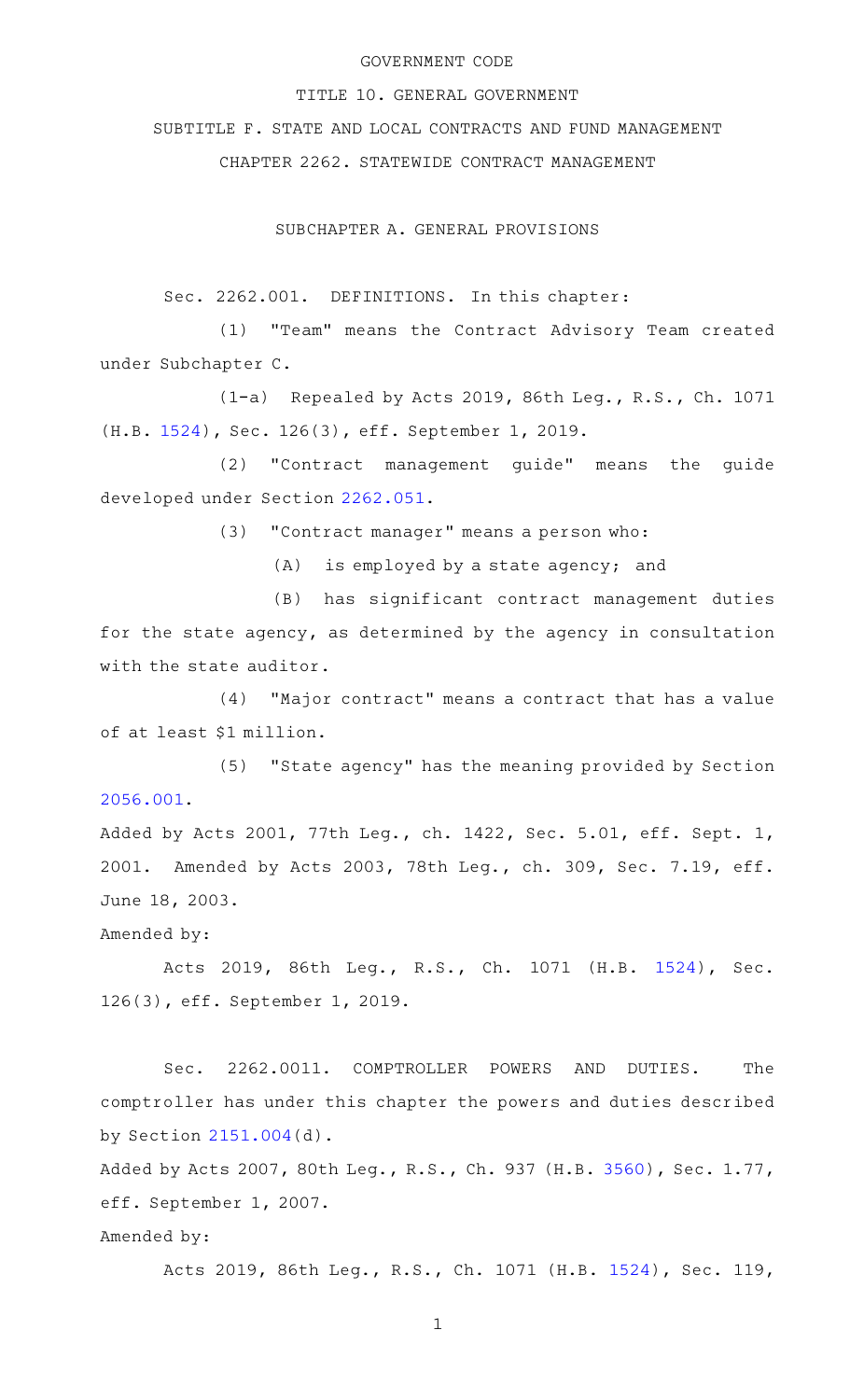eff. September 1, 2019.

Sec. 2262.0015. APPLICABILITY TO CERTAIN CONTRACTS. (a) The comptroller by rule shall establish threshold requirements that exclude small or routine contracts, including purchase orders, from the application of this chapter.

(b) This chapter does not apply to an enrollment contract described by 1 T.A.C. Section 391.183 as that section existed on November 1, 2013.

Added by Acts 2013, 83rd Leg., R.S., Ch. 1227 (S.B. [1681\)](http://www.legis.state.tx.us/tlodocs/83R/billtext/html/SB01681F.HTM), Sec. 1, eff. November 1, 2013.

Sec. 2262.002. EXEMPTIONS. (a) This chapter does not apply to an institution of higher education as defined by Section [61.003](http://www.statutes.legis.state.tx.us/GetStatute.aspx?Code=ED&Value=61.003), Education Code.

(b) This chapter does not apply to contracts of the Texas Department of Transportation that:

(1) relate to highway construction or highway engineering; or

 $(2)$  are subject to Section [201.112,](http://www.statutes.legis.state.tx.us/GetStatute.aspx?Code=TN&Value=201.112) Transportation Code. Added by Acts 2001, 77th Leg., ch. 1422, Sec. 5.01, eff. Sept. 1,

2001.

Amended by:

Acts 2005, 79th Leg., Ch. 281 (H.B. [2702](http://www.legis.state.tx.us/tlodocs/79R/billtext/html/HB02702F.HTM)), Sec. 2.93, eff. June 14, 2005.

Sec. 2262.004. REQUIRED NEPOTISM DISCLOSURE. (a) In this section:

(1) "Major stockholder" means a person who directly or indirectly owns or controls more than a 10 percent interest or a pecuniary interest with a value exceeding \$25,000 in a business entity.

(2) "Purchasing personnel" means an employee of a state agency who makes decisions on behalf of the state agency or recommendations regarding:

(A) contract terms or conditions on a major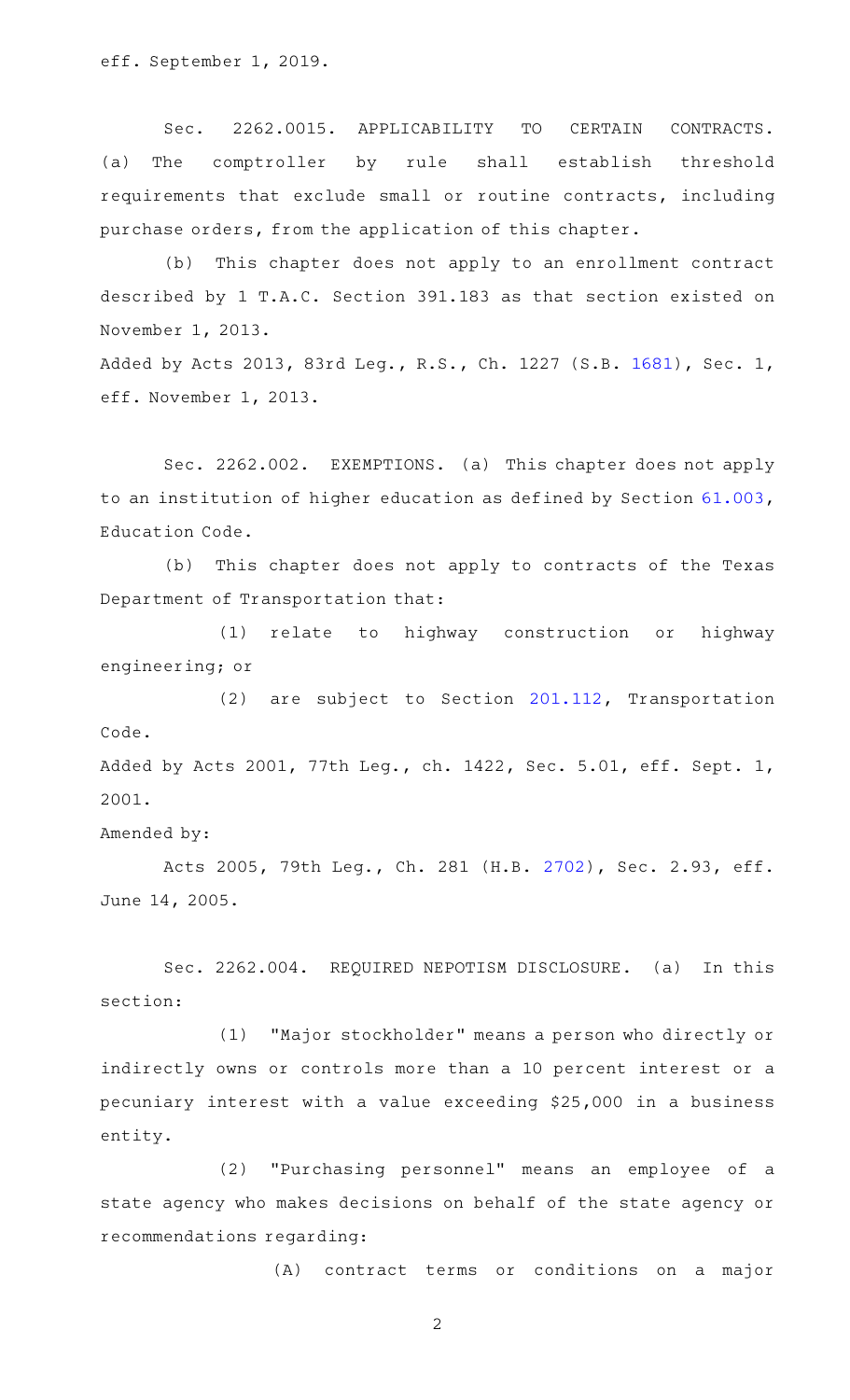contract;

- $(B)$  who is to be awarded a major contract;
- (C) preparation of a solicitation for a major

contract; or

(D) evaluation of a bid or proposal.

(b) Before a state agency may award a major contract for the purchase of goods or services to a business entity, each of the state agency 's purchasing personnel working on the contract must disclose in writing to the administrative head of the state agency any relationship the purchasing personnel is aware about that the employee has with an employee, a partner, a major stockholder, a paid consultant with a contract with the business entity the value of which exceeds \$25,000, or other owner of the business entity that is within a degree described by Section [573.002](http://www.statutes.legis.state.tx.us/GetStatute.aspx?Code=GV&Value=573.002).

(c) The state auditor shall develop a form for use in reporting a relationship under Subsection (b).

(d) Notwithstanding Section [2262.001](http://www.statutes.legis.state.tx.us/GetStatute.aspx?Code=GV&Value=2262.001) or [2262.002,](http://www.statutes.legis.state.tx.us/GetStatute.aspx?Code=GV&Value=2262.002) this section applies to:

 $(1)$  an institution of higher education as defined by Section [61.003](http://www.statutes.legis.state.tx.us/GetStatute.aspx?Code=ED&Value=61.003), Education Code; and

(2) contracts of the Texas Department of Transportation that relate to highway construction or highway engineering.

Added by Acts 2005, 79th Leg., Ch. 649 (H.B. [2932](http://www.legis.state.tx.us/tlodocs/79R/billtext/html/HB02932F.HTM)), Sec. 1, eff. September 1, 2005.

Sec. 2262.005. CONSULTATION WITH STATE AGENCIES. The comptroller shall consult with state agencies in developing forms, contract terms, and criteria required under this chapter. Added by Acts 2013, 83rd Leg., R.S., Ch. 1227 (S.B. [1681\)](http://www.legis.state.tx.us/tlodocs/83R/billtext/html/SB01681F.HTM), Sec. 1, eff. November 1, 2013.

# SUBCHAPTER B. CONTRACT MANAGEMENT

Sec. 2262.051. CONTRACT MANAGEMENT GUIDE; RULES. (a) In consultation with the attorney general, the Department of Information Resources, and the state auditor, the comptroller shall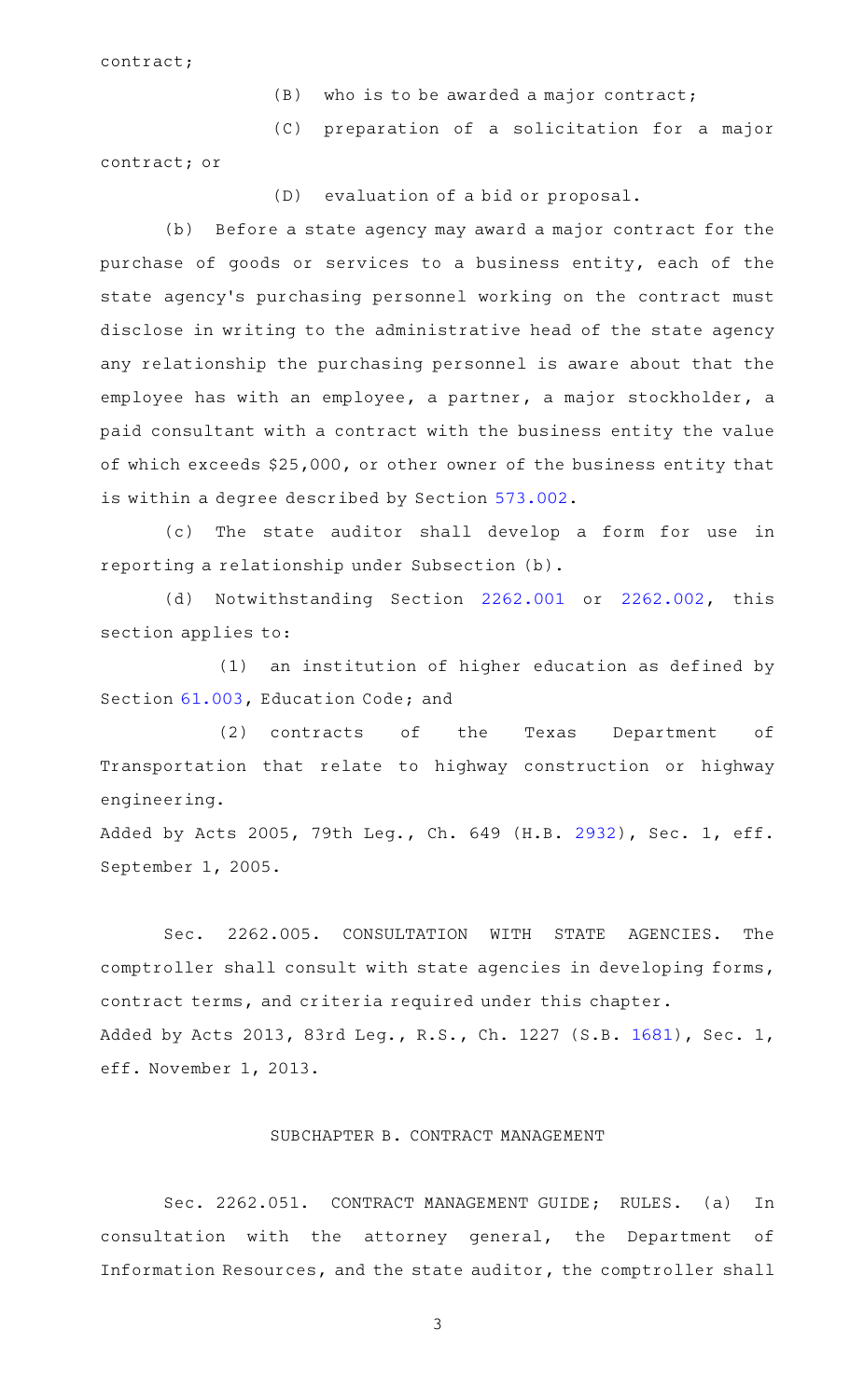develop or periodically update a contract management guide for use by state agencies. Participation by the state auditor under this subsection is subject to approval by the legislative audit committee for inclusion in the audit plan under Section [321.013\(](http://www.statutes.legis.state.tx.us/GetStatute.aspx?Code=GV&Value=321.013)c).

(b) The comptroller may adopt rules necessary to develop or update the guide.

(c) The guide must provide information regarding the primary duties of a contract manager, including how to:

 $(1)$  develop and negotiate a contract;

 $(2)$  select a contractor; and

(3) monitor contractor and subcontractor performance under a contract.

(d) The guide must include model provisions for state agency contracts. The guide must:

(1) distinguish between essential provisions that a state agency must include in a contract to protect the interests of this state and recommended provisions that a state agency may include in a contract;

(2) recognize the unique contracting needs of an individual state agency or program and provide sufficient flexibility to accommodate those needs, consistent with protecting the interests of this state;

(3) include maximum contract periods under which a new competitive solicitation is not necessary; and

(4) include the model contract management process developed under Section [2262.104](http://www.statutes.legis.state.tx.us/GetStatute.aspx?Code=GV&Value=2262.104) and recommendations on the appropriate use of the model.

(e) The guide must recommend time frames under which a state agency may issue a competitive solicitation for a major contract in relation to the date on which the contract is to be executed.

(f) Repealed by Acts 2013, 83rd Leg., R.S., Ch. 1227, Sec. 9, eff. November 1, 2013.

(g) The guide must establish procedures under which a state agency is required to solicit explanations from qualified potential respondents who did not respond to a competitive solicitation for a contract on which fewer than two qualified bids were received by the agency.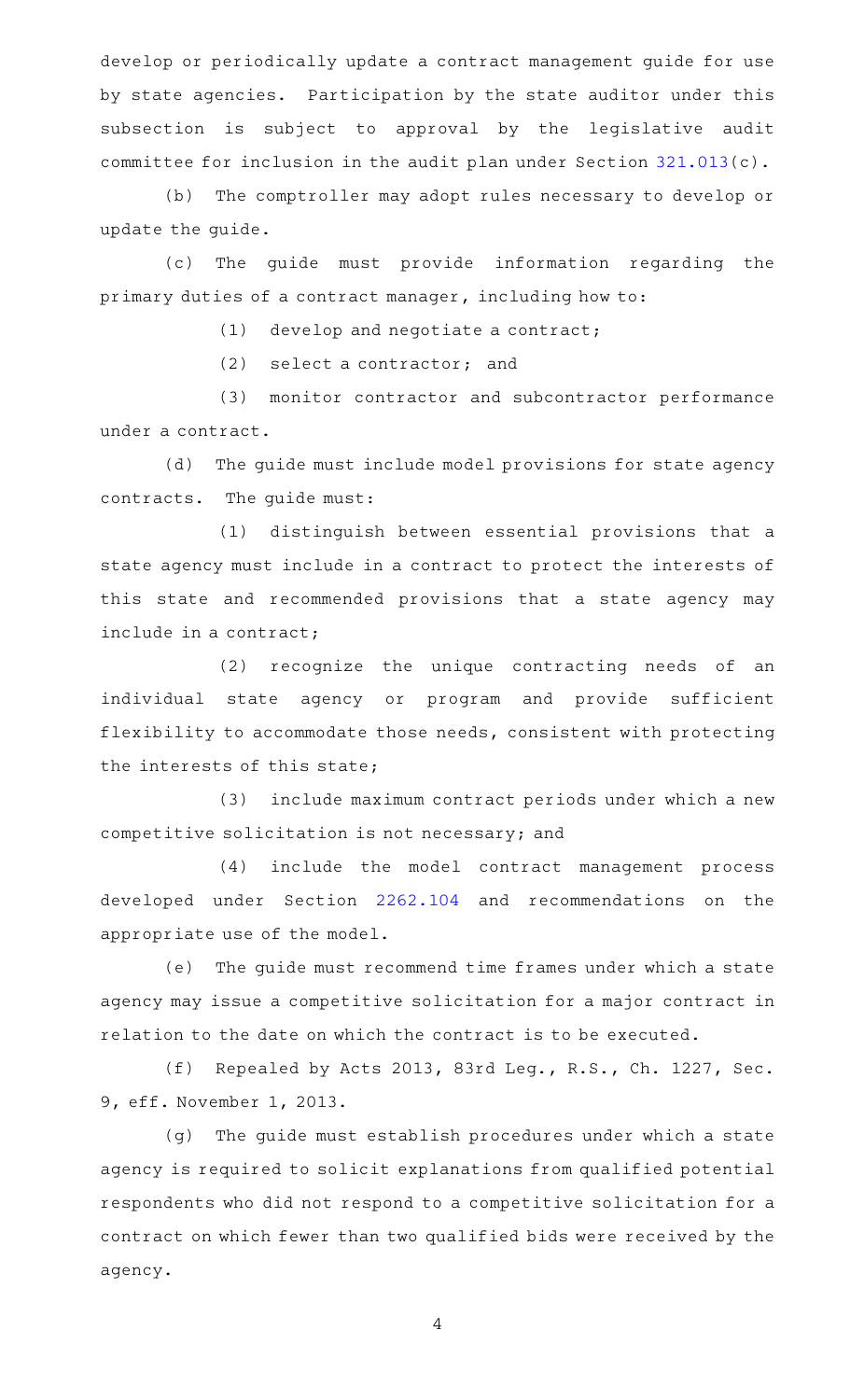(h) The guide must establish procedures for major contracts that outsource a state function or process to a contractor, including when applicable the use of documents required under Subchapter [J](http://www.statutes.legis.state.tx.us/GetStatute.aspx?Code=GV&Value=2054.301), Chapter [2054.](http://www.statutes.legis.state.tx.us/GetStatute.aspx?Code=GV&Value=2054)

(i) The guide must include:

 $(1)$  instructions to assist a state agency in identifying the agency procurements that require an additional or secondary agency employee to serve as a contact for the procurement and establishing procedures for notifying vendors when to contact the additional or secondary agency employee;

 $(2)$  a general outline for the training a state agency must provide to the agency 's procurement evaluators related to the goods and services the evaluator reviews for purchase by the agency, including training on the implementation of best value standards under Section [2155.074;](http://www.statutes.legis.state.tx.us/GetStatute.aspx?Code=GV&Value=2155.074)

(3) for a procurement in an amount that exceeds  $$20$ million, the information a state agency must include in a contract file on the evaluator for that procurement, including the reasons the person was selected and the person's relevant qualifications; and

(4) a model communications procedure for vendors and agency employees, developed in collaboration with representatives from vendors and state agencies.

 $(j)$  For a procurement in an amount that exceeds \$20 million other than a contract entered into by the comptroller under Section [2155.061](http://www.statutes.legis.state.tx.us/GetStatute.aspx?Code=GV&Value=2155.061), the guide must require a state agency to notify interested parties at least two months before the date the agency issues the solicitation for the procurement.

Added by Acts 2001, 77th Leg., ch. 1422, Sec. 5.01, eff. Sept. 1, 2001. Amended by Acts 2003, 78th Leg., ch. 309, Sec. 7.20, eff. June 18, 2003; Acts 2003, 78th Leg., ch. 785, Sec. 45, eff. Sept. 1, 2003.

### Amended by:

Acts 2007, 80th Leg., R.S., Ch. 921 (H.B. [3167\)](http://www.legis.state.tx.us/tlodocs/80R/billtext/html/HB03167F.HTM), Sec. 7.006, eff. September 1, 2007.

Acts 2007, 80th Leg., R.S., Ch. 1081 (H.B. [2918](http://www.legis.state.tx.us/tlodocs/80R/billtext/html/HB02918F.HTM)), Sec. 13, eff. September 1, 2007.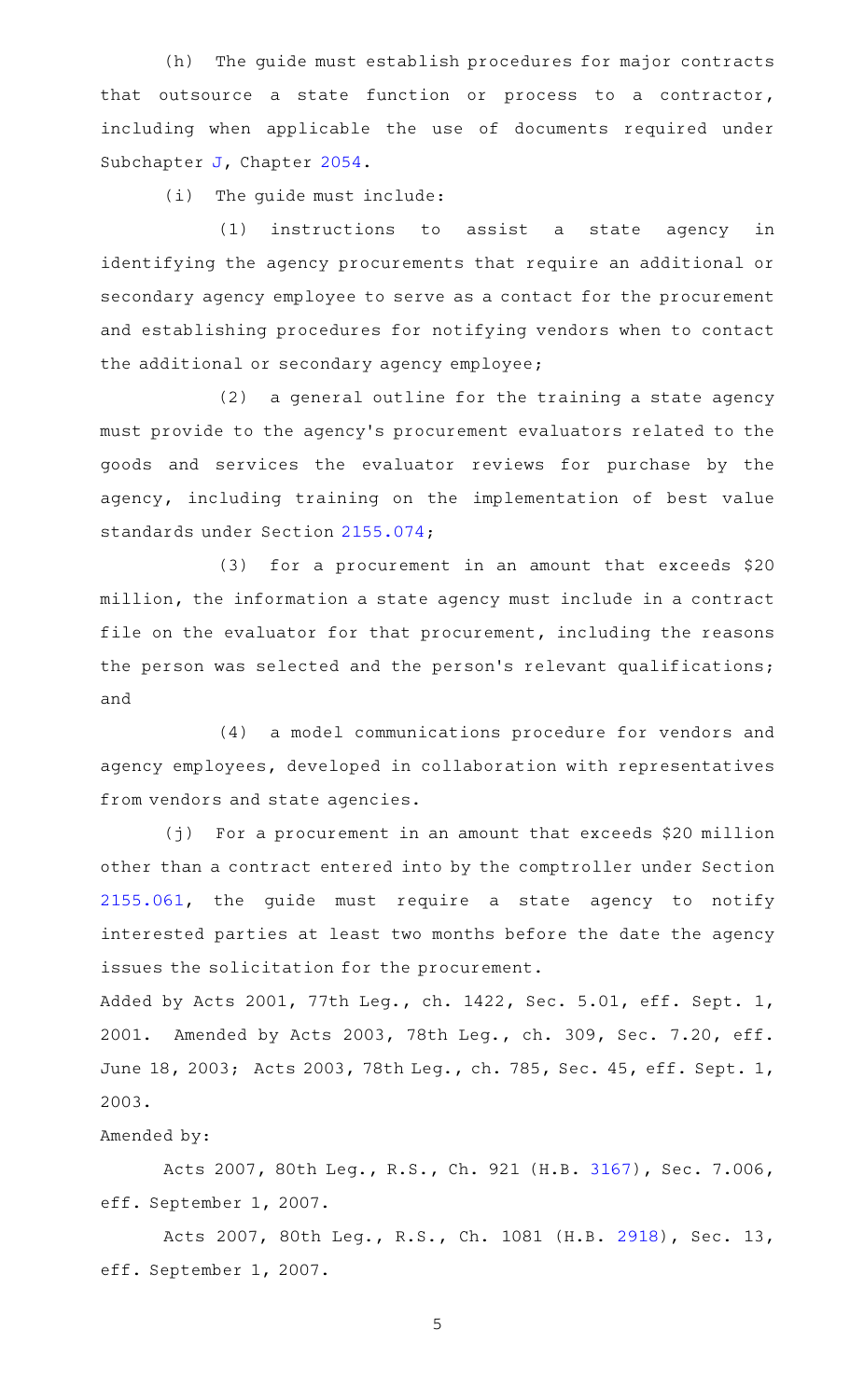Acts 2013, 83rd Leg., R.S., Ch. 1039 (H.B. [2873](http://www.legis.state.tx.us/tlodocs/83R/billtext/html/HB02873F.HTM)), Sec. 1, eff. September 1, 2013.

Acts 2013, 83rd Leg., R.S., Ch. 1227 (S.B. [1681](http://www.legis.state.tx.us/tlodocs/83R/billtext/html/SB01681F.HTM)), Sec. 9, eff. November 1, 2013.

Acts 2019, 86th Leg., R.S., Ch. 1071 (H.B. [1524](http://www.legis.state.tx.us/tlodocs/86R/billtext/html/HB01524F.HTM)), Sec. 120, eff. September 1, 2019.

Acts 2021, 87th Leg., R.S., Ch. 855 (S.B. [799\)](http://www.legis.state.tx.us/tlodocs/87R/billtext/html/SB00799F.HTM), Sec. 16, eff. September 1, 2021.

Sec. 2262.052. COMPLIANCE WITH GUIDE. (a) Each state agency shall comply with the contract management guide.

(b) Subject to the legislative audit committee's approval of including the work described by this subsection in the audit plan under Section [321.013](http://www.statutes.legis.state.tx.us/GetStatute.aspx?Code=GV&Value=321.013)(c), the state auditor may:

(1) periodically monitor compliance with this section;

 $(2)$  report any noncompliance to:

 $(A)$  the governor;

(B) the lieutenant governor;

 $(C)$  the speaker of the house of representatives;

and

 $(D)$  the team; and

(3) assist, in coordination with the attorney general and the comptroller, a noncomplying state agency to comply with this section.

Added by Acts 2001, 77th Leg., ch. 1422, Sec. 5.01, eff. Sept. 1, 2001. Amended by Acts 2003, 78th Leg., ch. 309, Sec. 7.21, eff. June 18, 2003; Acts 2003, 78th Leg., ch. 785, Sec. 46, eff. Sept. 1, 2003.

Amended by:

Acts 2013, 83rd Leg., R.S., Ch. 1312 (S.B. [59\)](http://www.legis.state.tx.us/tlodocs/83R/billtext/html/SB00059F.HTM), Sec. 60, eff. September 1, 2013.

Sec. 2262.053. CONTRACT FILE CHECKLIST; CERTIFICATION OF AGENCY COMPLIANCE. (a) Each state agency shall include in the contract file for each of its contracts a checklist to ensure the agency 's compliance with state laws and rules relating to the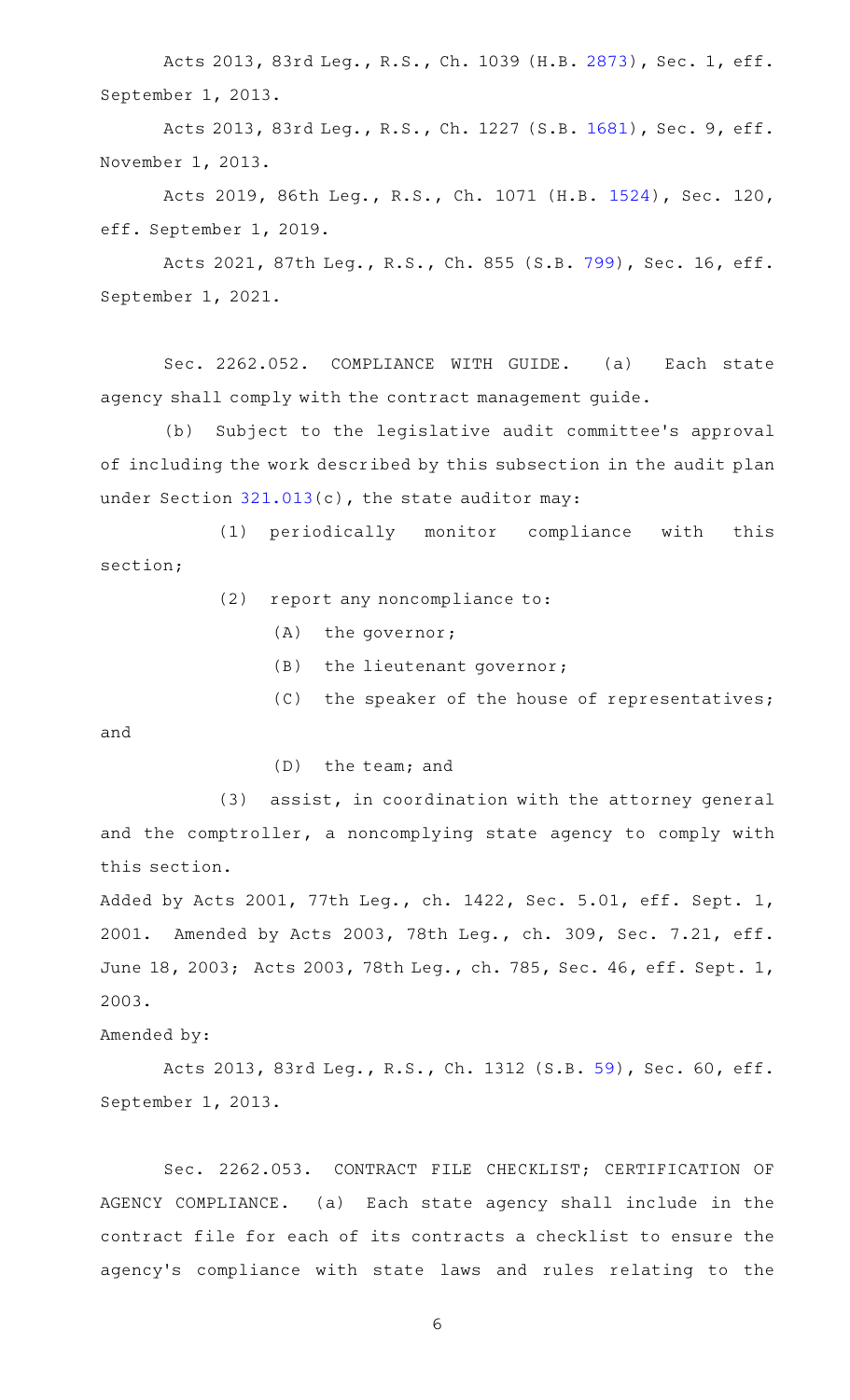acquisition of goods and services by the agency.

(b) The comptroller shall develop and periodically update a model contract file checklist and make the checklist available for use by state agencies. The comptroller shall periodically update the checklist.

(c) The comptroller may adopt rules necessary to develop or update the model contract file checklist.

(d) The model contract file checklist must address each stage of the procurement process and must include, at a minimum, a description of:

(1) the documents that are required to be maintained during each stage of the procurement process in accordance with applicable state laws and comptroller rules; and

(2) the procedures and documents that are required to be completed during the following stages of the procurement process:

- (A) contract solicitation development;
- $(B)$  contract formation and award; and
- (C) contract management.

(e)AAA state agency may develop its own contract file checklist based on the procurement and contracting needs of that agency, provided that the checklist developed by the agency is consistent with the comptroller 's model contract file checklist and meets any requirements established by comptroller rule under Subsection (c).

(f) Before a state agency awards a contract to a vendor for the purchase of goods or services, the agency 's contract manager or procurement director must:

 $(1)$  review the contents of the contract file for the contract, including the checklist, to ensure that all documents required by state law or applicable agency rules are complete and present in the file; and

(2) certify in a written document to be included in the contract file that the review required under Subdivision (1) was completed.

(g)AAA state agency 's contract manager or procurement director may delegate to a person in the agency's procurement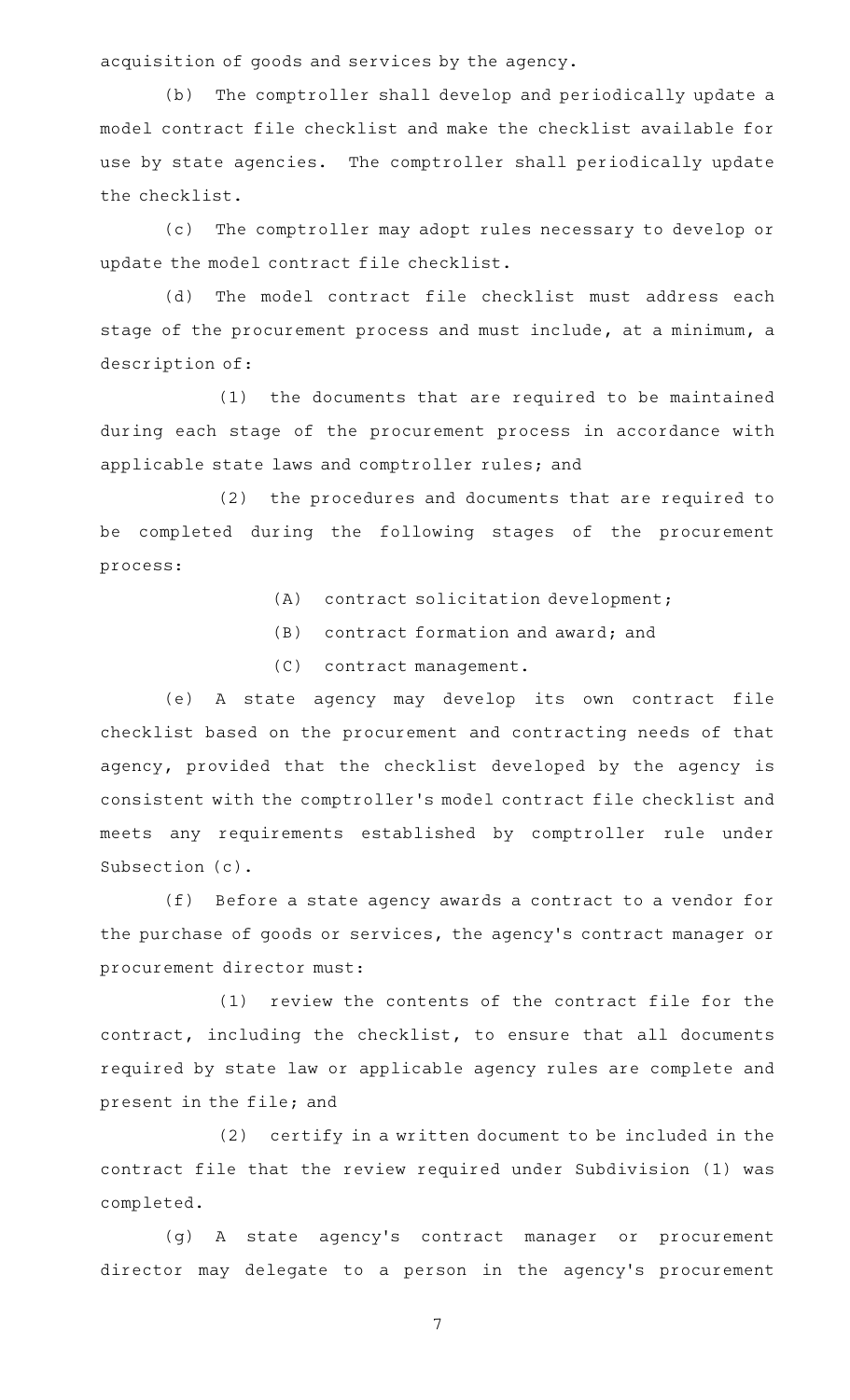office the certification authority under this section.

(h) The comptroller by rule shall prescribe the conditions under which a state agency's contract manager or procurement director:

(1) must make the certification required by Subsection (f); and

(2) may delegate the certification authority under this section.

Added by Acts 2019, 86th Leg., R.S., Ch. 953 (S.B. [65](http://www.legis.state.tx.us/tlodocs/86R/billtext/html/SB00065F.HTM)), Sec. 29, eff. September 1, 2019.

Sec. 2262.054. PUBLIC COMMENT. The comptroller by rule may establish procedures by which each state agency is required to invite public comment by publishing the proposed technical specifications for major contracts on the Internet through the information service known as the Texas Marketplace or through a suitable successor information service. The guide must define "technical specifications."

Added by Acts 2001, 77th Leg., ch. 1422, Sec. 5.01, eff. Sept. 1, 2001. Amended by Acts 2003, 78th Leg., ch. 309, Sec. 7.23, eff. June 18, 2003.

Amended by:

Acts 2019, 86th Leg., R.S., Ch. 1071 (H.B. [1524](http://www.legis.state.tx.us/tlodocs/86R/billtext/html/HB01524F.HTM)), Sec. 121, eff. September 1, 2019.

Sec. 2262.055. VENDOR PERFORMANCE TRACKING SYSTEM. (a) The comptroller shall evaluate the vendor's performance based on information reported by state agencies under Section [2155.089](http://www.statutes.legis.state.tx.us/GetStatute.aspx?Code=GV&Value=2155.089) and criteria established by the comptroller.

(b) The comptroller by rule shall establish an evaluation process that:

(1) rates vendors on an A through F scale, with A being the highest grade; and

(2) allows vendors who receive a grade lower than a C to protest any classification given by the comptroller.

(c) The comptroller shall include the performance reviews in a vendor performance tracking system.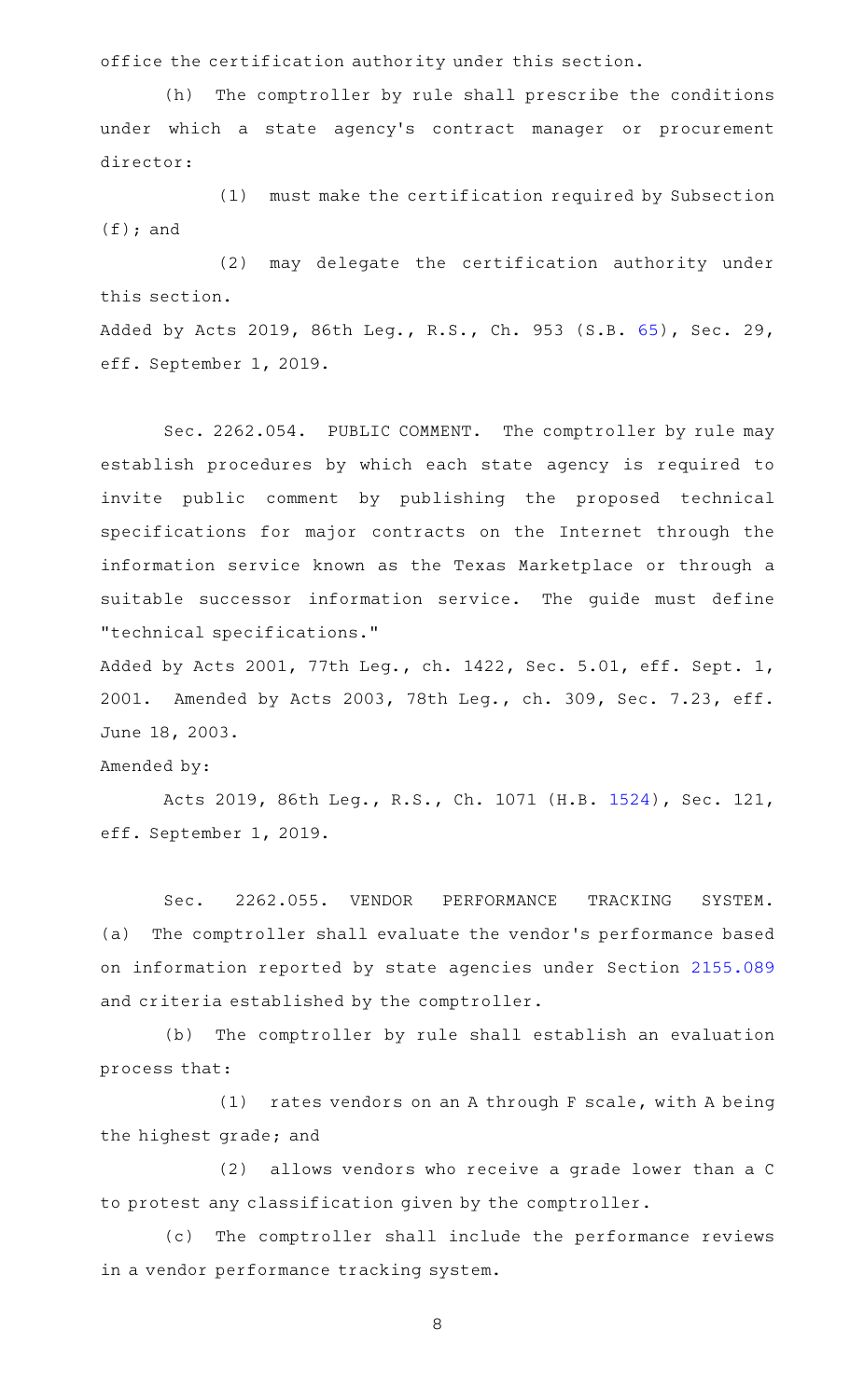(d) A state agency shall use the vendor performance tracking system to determine whether to award a contract to a vendor reviewed in the tracking system. The comptroller by rule shall establish the manner in which the rating scale established under Subsection (b) affects a vendor 's eligibility for state contracts and the grades on the scale that disqualify a vendor from state contracting.

(e) The comptroller shall make the vendor performance tracking system accessible to the public on the comptroller 's Internet website.

Added by Acts 2013, 83rd Leg., R.S., Ch. 1227 (S.B. [1681\)](http://www.legis.state.tx.us/tlodocs/83R/billtext/html/SB01681F.HTM), Sec. 4, eff. November 1, 2013.

Amended by:

Acts 2015, 84th Leg., R.S., Ch. 326 (S.B. [20\)](http://www.legis.state.tx.us/tlodocs/84R/billtext/html/SB00020F.HTM), Sec. 21, eff. September 1, 2015.

Sec. 2262.056. APPROVAL REQUIRED FOR ASSIGNMENT OF SERVICES  $CONTRACTS.$  (a) In this section:

(1) "Major information resources project" has the meaning assigned by Section [2054.003.](http://www.statutes.legis.state.tx.us/GetStatute.aspx?Code=GV&Value=2054.003)

(2) "Sensitive personal information" has the meaning assigned by Section [521.002](http://www.statutes.legis.state.tx.us/GetStatute.aspx?Code=BC&Value=521.002), Business & Commerce Code.

(b) A vendor awarded a services contract by a state agency may not assign the vendor 's rights under the contract to a third party unless the assignment is approved by the state agency.

(c) At least 14 days before a state agency rejects or approves a vendor 's proposed assignment under Subsection (b), the state agency shall notify the Legislative Budget Board of the proposed assignment if the contract subject to the assignment:

 $(1)$  is for a major information resources project; or

(2) involves storing, receiving, processing, transmitting, disposing of, or accessing sensitive personal information in a foreign country.

Added by Acts 2019, 86th Leg., R.S., Ch. 953 (S.B. [65](http://www.legis.state.tx.us/tlodocs/86R/billtext/html/SB00065F.HTM)), Sec. 29, eff. September 1, 2019.

Sec. 2262.057. STANDARDS FOR CONTRACTS RELATED TO EMERGENCY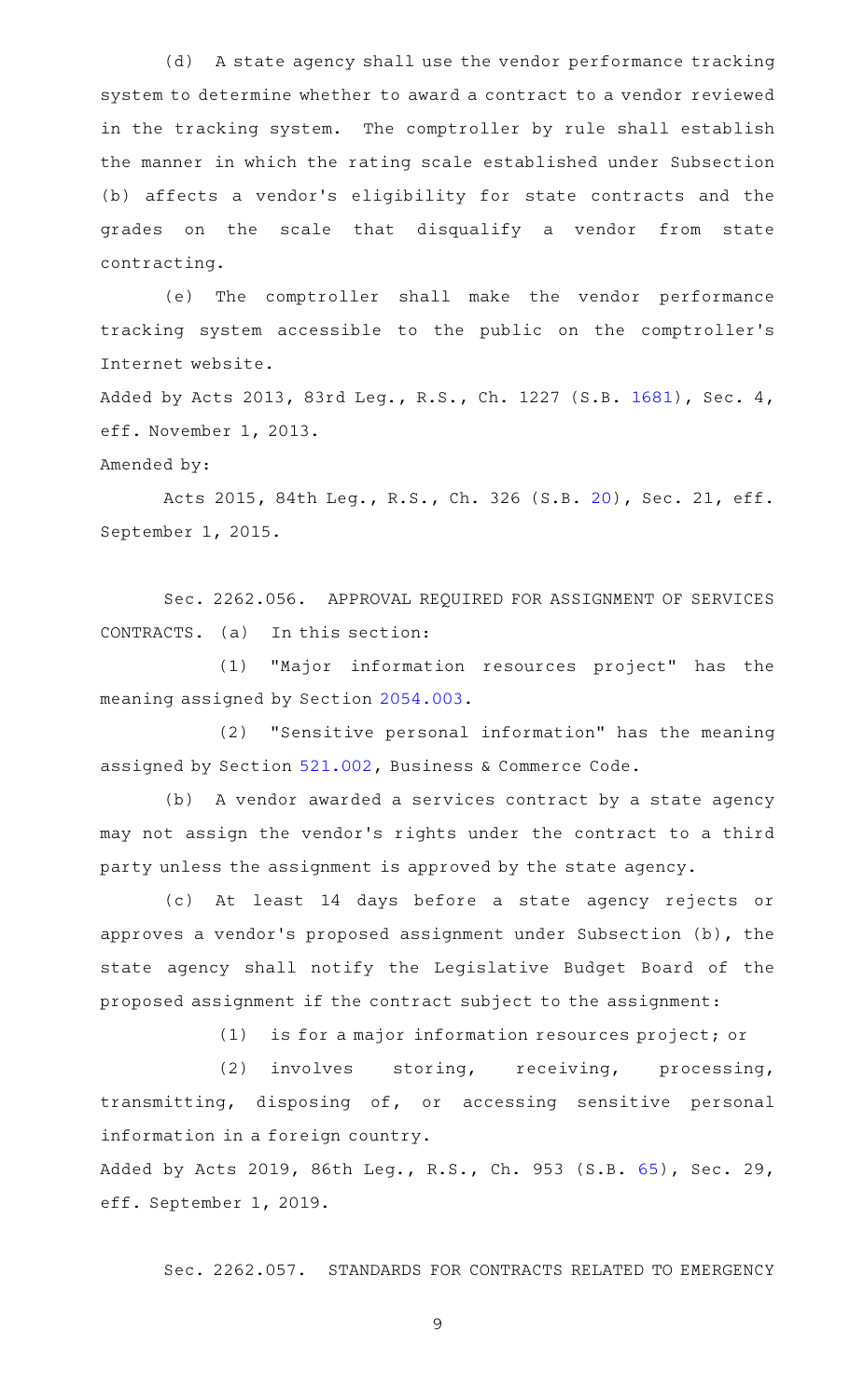MANAGEMENT. (a) The comptroller shall update the contract management guide to include contract management standards and information for contracts related to emergency management.

(b) The comptroller shall develop the standards described by Subsection (a) in consultation with the Texas Division of Emergency Management, Texas A&M AgriLife Extension Service, Texas A&M Engineering Extension Service, and local governmental entities.

(c) The guide must include:

(1) preferred contracting standards;

(2) information on contracts for services that may be necessary to respond to a natural disaster or to construct, repair, or rebuild property or infrastructure after a natural disaster, including clearing debris and providing information management services and construction services; and

(3) advice on preparing for a natural disaster, including procedures to assist a state agency with contracting for services described by Subdivision (2) before a natural disaster occurs.

Added by Acts 2019, 86th Leg., R.S., Ch. 615 (S.B. [986](http://www.legis.state.tx.us/tlodocs/86R/billtext/html/SB00986F.HTM)), Sec. 1, eff. September 1, 2019.

Redesignated from Government Code, Section [2262.056](http://www.statutes.legis.state.tx.us/GetStatute.aspx?Code=GV&Value=2262.056) by Acts 2021, 87th Leg., R.S., Ch. 915 (H.B. [3607](http://www.legis.state.tx.us/tlodocs/87R/billtext/html/HB03607F.HTM)), Sec. 21.001(51), eff. September 1, 2021.

#### SUBCHAPTER C. CONTRACT ADVISORY TEAM

Sec. 2262.101. CREATION; DUTIES. (a) The Contract Advisory Team is created to assist state agencies in improving contract management practices by:

(1) reviewing and making recommendations on the solicitation documents and contract documents for contracts of state agencies that have a value of at least \$5 million;

(2) reviewing any findings or recommendations made by the state auditor, including those made under Section [2262.052\(](http://www.statutes.legis.state.tx.us/GetStatute.aspx?Code=GV&Value=2262.052)b), regarding a state agency 's compliance with the contract management guide;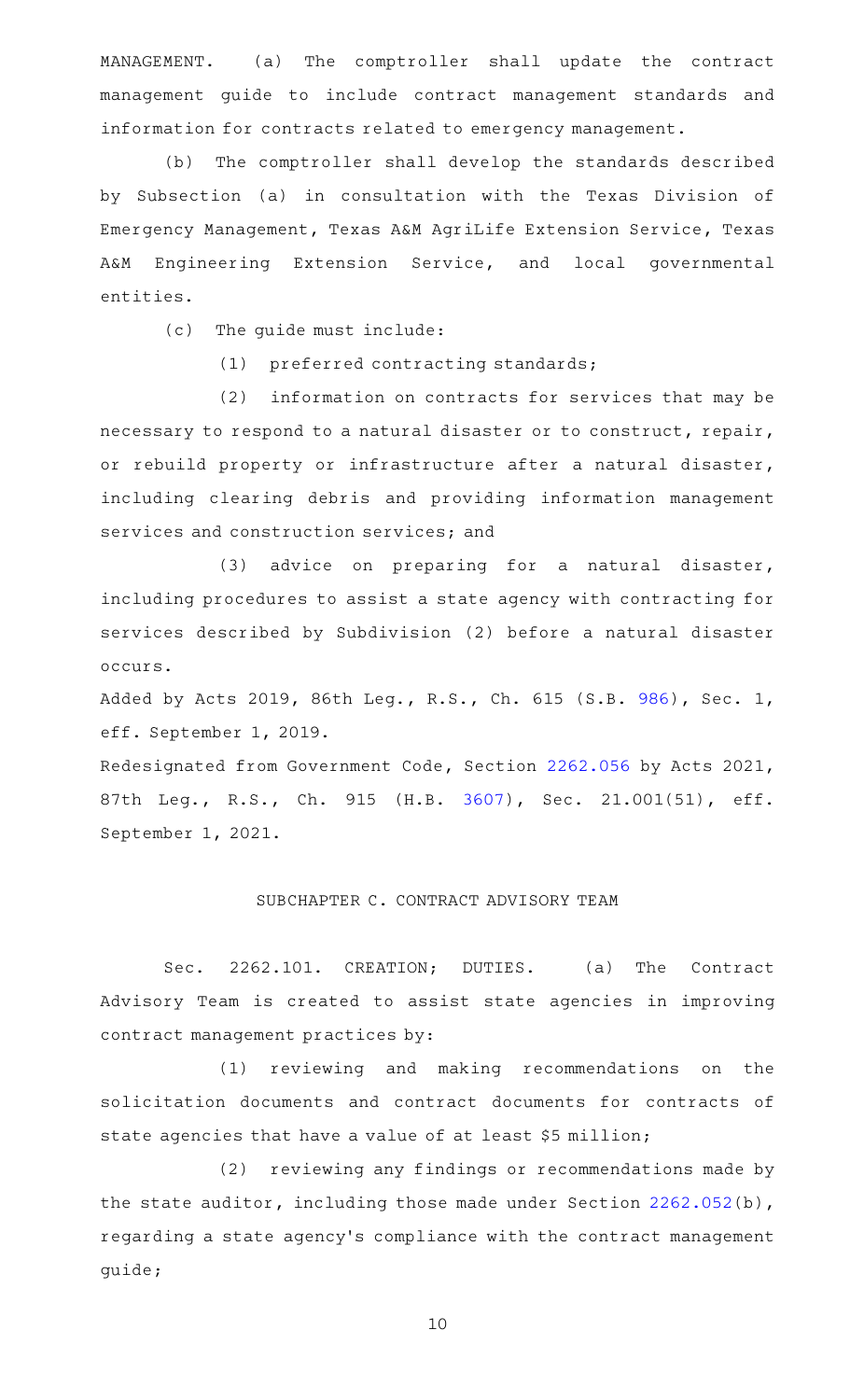(3) providing recommendations to the comptroller regarding:

(A) the development of the contract management guide; and

 $(B)$  the training under Section [656.052;](http://www.statutes.legis.state.tx.us/GetStatute.aspx?Code=GV&Value=656.052)

(4) providing recommendations and assistance to state agency personnel throughout the contract management process;

(5) coordinating and consulting with the quality assurance team established under Section [2054.158](http://www.statutes.legis.state.tx.us/GetStatute.aspx?Code=GV&Value=2054.158) on all contracts relating to a major information resources project;

(6) developing and recommending policies and procedures to improve state agency contract management practices;

(7) developing and recommending procedures to improve state agency contracting practices by including consideration for best value; and

(8) creating and periodically performing a risk assessment to determine the appropriate level of management and oversight of contracts by state agencies.

(b) The risk assessment created and performed under Subsection (a)(8) must include the following criteria:

(1) the amount of appropriations to the agency;

(2) total contract value as a percentage of appropriations to the agency; or

(3) the impact of the functions and duties of the state agency on the health, safety, and well-being of residents.

(c) The comptroller shall oversee the activities of the team, including ensuring that the team carries out its duties under Subsections (a)(5) and (a)(7).

(d) A state agency shall:

(1) comply with a recommendation made under Subsection  $(a)(1);$  or

(2) submit a written explanation regarding why the recommendation is not applicable to the contract under review.

(e) The team may review documents under Subsection  $(a)(1)$ only for compliance with contract management and best practices principles and may not make a recommendation regarding the purpose or subject of the contract.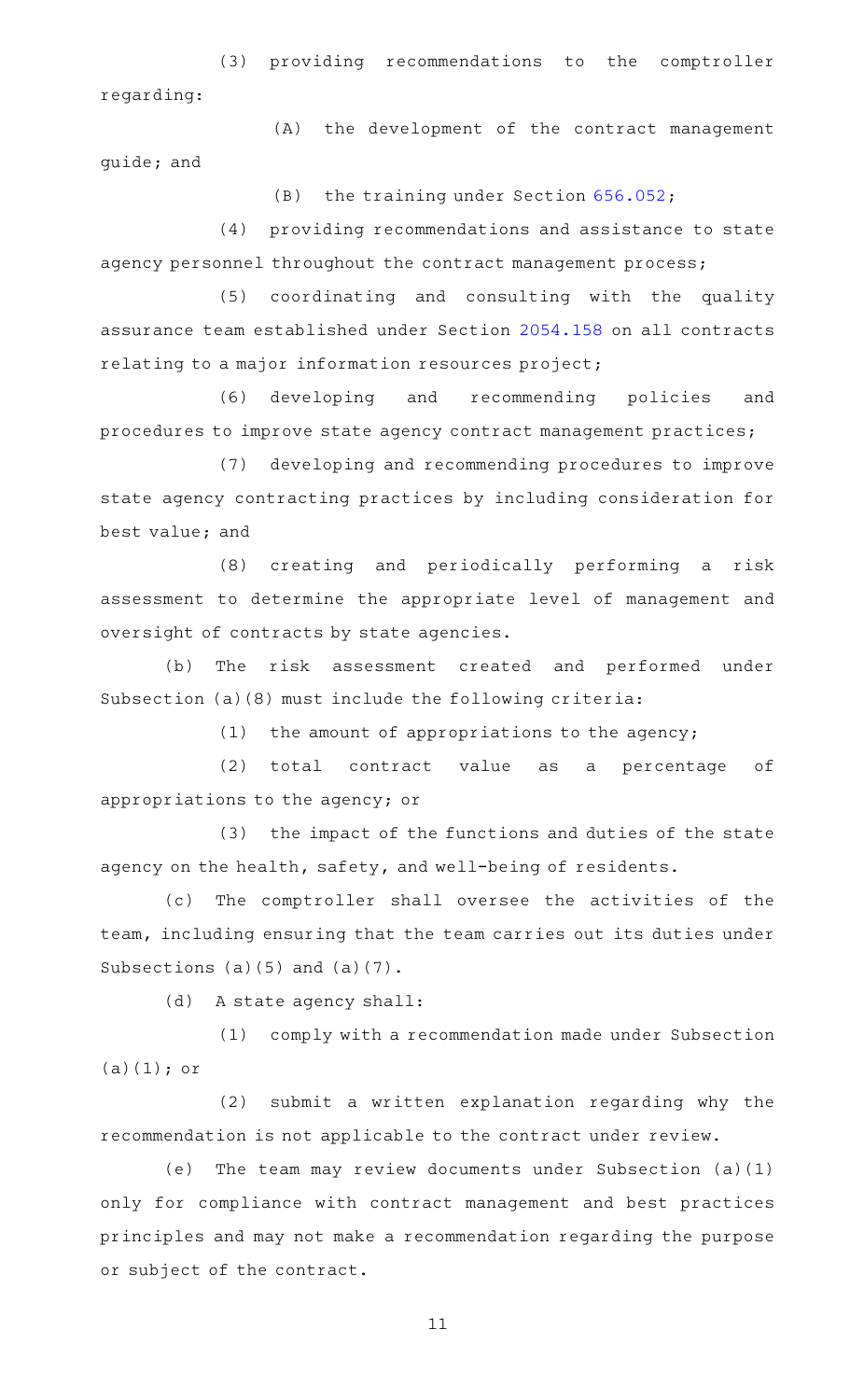(f) The team may develop an expedited process for reviewing solicitations under Subsection (a)(1) for contracts:

(1) that the team identifies as posing a low risk of loss to the state; or

(2) for which templates will be used more than once by a state agency.

Added by Acts 2001, 77th Leg., ch. 1422, Sec. 5.01, eff. Sept. 1, 2001. Amended by Acts 2003, 78th Leg., ch. 309, Sec. 7.24, eff. June 18, 2003.

Amended by:

Acts 2013, 83rd Leg., R.S., Ch. 676 (H.B. [1965](http://www.legis.state.tx.us/tlodocs/83R/billtext/html/HB01965F.HTM)), Sec. 2, eff. September 1, 2013.

Acts 2013, 83rd Leg., R.S., Ch. 1227 (S.B. [1681](http://www.legis.state.tx.us/tlodocs/83R/billtext/html/SB01681F.HTM)), Sec. 5, eff. November 1, 2013.

Reenacted and amended by Acts 2015, 84th Leg., R.S., Ch. 1236 (S.B. [1296](http://www.legis.state.tx.us/tlodocs/84R/billtext/html/SB01296F.HTM)), Sec. 9.010, eff. September 1, 2015.

```
Amended by:
```
Acts 2017, 85th Leg., R.S., Ch. 526 (S.B. [255](http://www.legis.state.tx.us/tlodocs/85R/billtext/html/SB00255F.HTM)), Sec. 6, eff. September 1, 2017.

Acts 2017, 85th Leg., R.S., Ch. 556 (S.B. [533\)](http://www.legis.state.tx.us/tlodocs/85R/billtext/html/SB00533F.HTM), Sec. 11, eff. September 1, 2017.

Sec. 2262.102. MEMBERS. (a) The team consists of the following six members:

(1) one member from the Health and Human Services Commission;

(2) one member from the comptroller's office;

(3) one member from the Department of Information Resources;

- (4) one member from the Texas Facilities Commission;
- $(5)$  one member from the governor's office; and
- (6) one member from a small state agency.

(a-1) The chief procurement officer described by Section [2155.091](http://www.statutes.legis.state.tx.us/GetStatute.aspx?Code=GV&Value=2155.091) may add members to the team by designating members from state agencies that agree to participate on the team. A state agency may decline a request to participate on the team under this subsection by submitting a written statement declining the request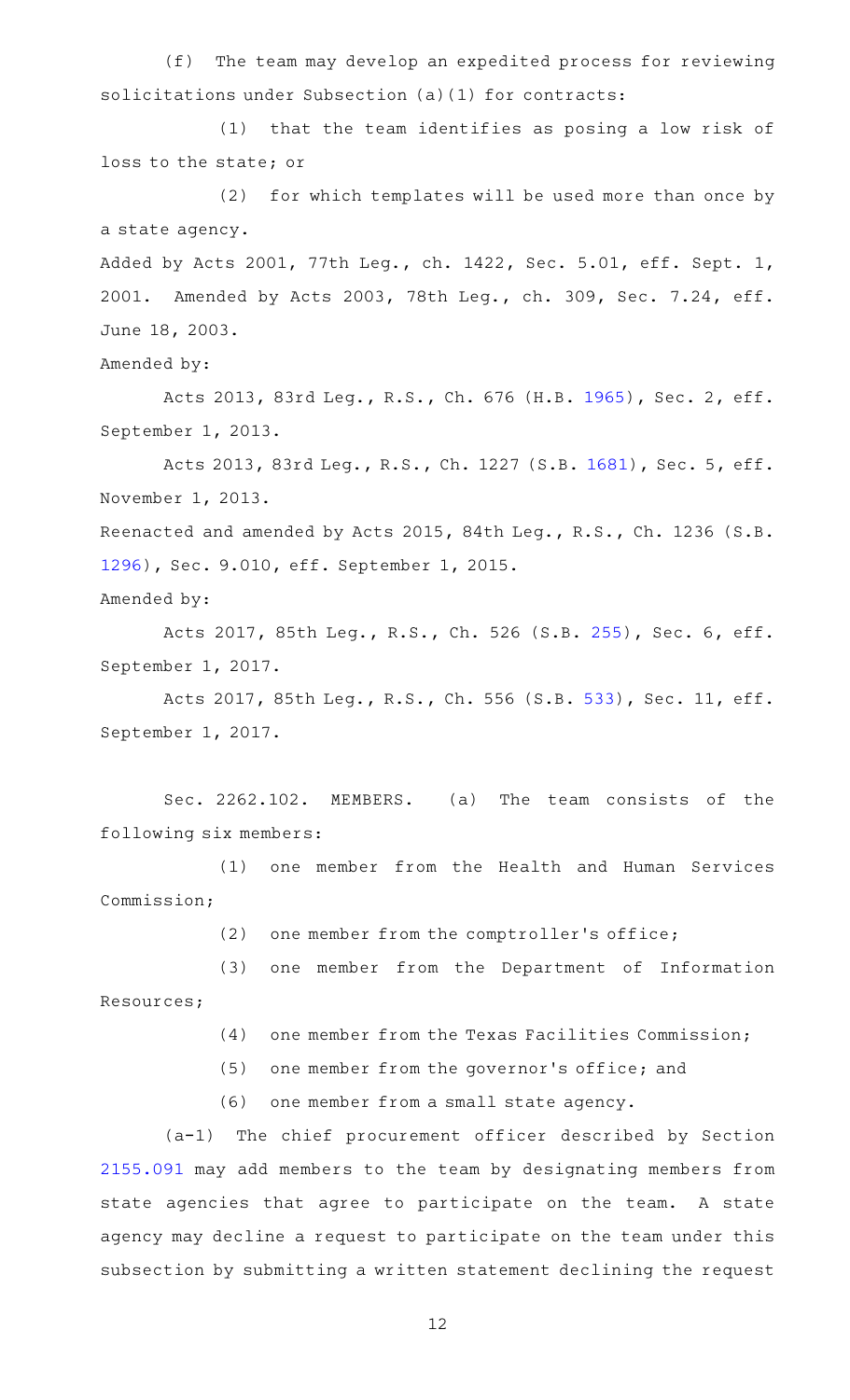to the chief procurement officer.

(b) The Legislative Budget Board and the state auditor shall provide technical assistance to the team.

(c) The attorney general's office shall provide legal assistance to the team.

(d) In this section, "small state agency" means a state agency with fewer than 100 employees. Added by Acts 2001, 77th Leg., ch. 1422, Sec. 5.01, eff. Sept. 1, 2001.

Amended by:

Acts 2013, 83rd Leg., R.S., Ch. 676 (H.B. [1965](http://www.legis.state.tx.us/tlodocs/83R/billtext/html/HB01965F.HTM)), Sec. 3, eff. September 1, 2013.

Acts 2013, 83rd Leg., R.S., Ch. 1227 (S.B. [1681](http://www.legis.state.tx.us/tlodocs/83R/billtext/html/SB01681F.HTM)), Sec. 6, eff. November 1, 2013.

Acts 2017, 85th Leg., R.S., Ch. 556 (S.B. [533\)](http://www.legis.state.tx.us/tlodocs/85R/billtext/html/SB00533F.HTM), Sec. 12, eff. September 1, 2017.

Sec. 2262.103. PERSONNEL. Each agency or officer with representation on the team shall provide, at the request of the team, staff to assist the team in carrying out its duties under this chapter.

Added by Acts 2001, 77th Leg., ch. 1422, Sec. 5.01, eff. Sept. 1, 2001.

Sec. 2262.104. LOW-RISK CONTRACTS. The contract advisory team shall identify the types of procurements that pose a low risk of loss to the state and develop a model contract management process for use with those procurements.

Added by Acts 2013, 83rd Leg., R.S., Ch. 1039 (H.B. [2873\)](http://www.legis.state.tx.us/tlodocs/83R/billtext/html/HB02873F.HTM), Sec. 2, eff. September 1, 2013.

## SUBCHAPTER D. CONTRACT FORMS AND PROVISIONS

Sec. 2262.151. CONTRACT TERMS RELATING TO NONCOMPLIANCE. (a) The comptroller shall develop recommendations for contract terms regarding remedies for noncompliance by contractors, including remedies for noncompliance with any required disclosure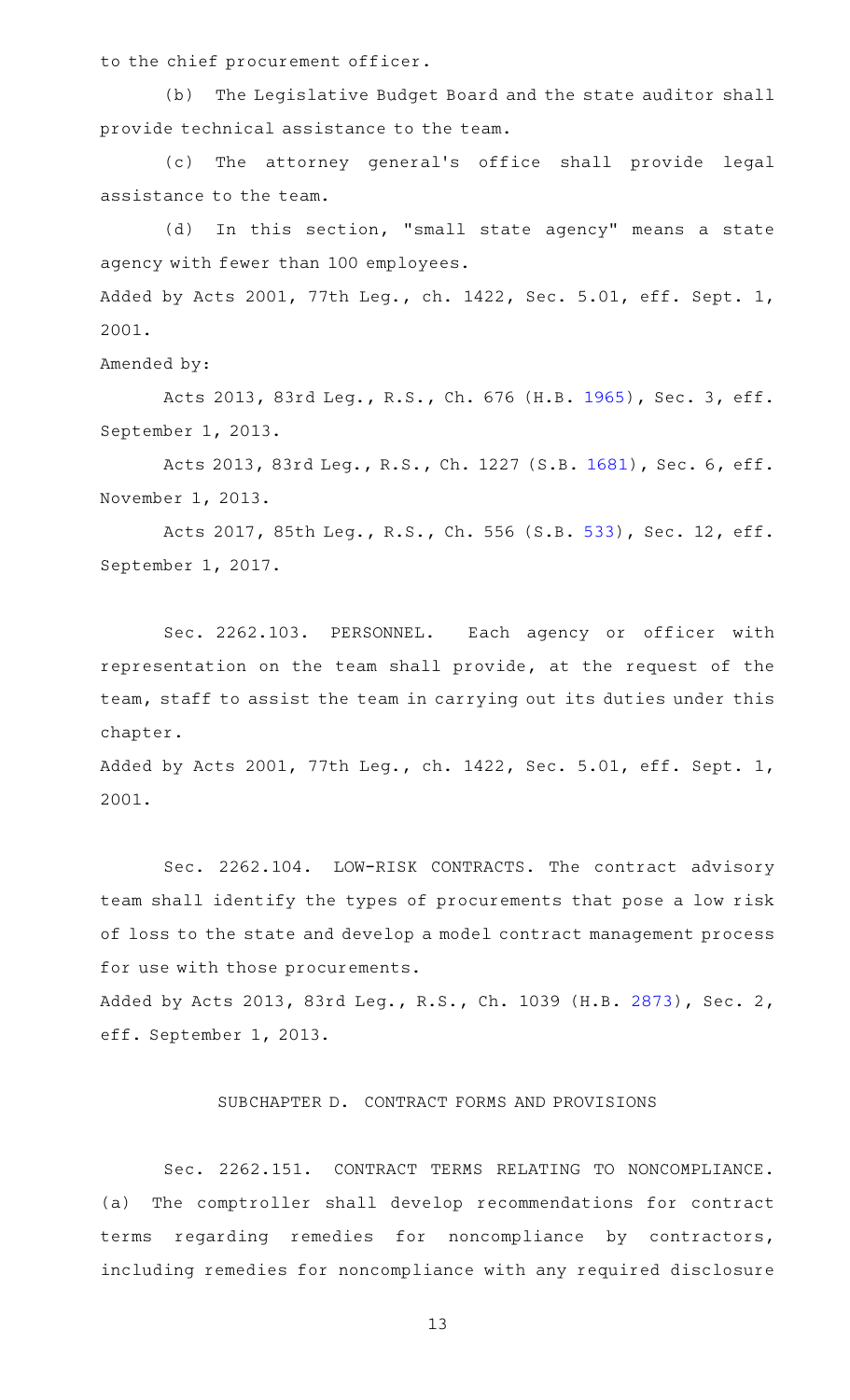of conflicts of interest by contractors. The comptroller may develop recommended contract terms that are generally applicable to state contracts and terms that are applicable to important types of state contracts.

(b) A state agency may include applicable recommended terms in a contract entered into by the agency. Added by Acts 2013, 83rd Leg., R.S., Ch. 1227 (S.B. [1681\)](http://www.legis.state.tx.us/tlodocs/83R/billtext/html/SB01681F.HTM), Sec. 7, eff. November 1, 2013.

Sec. 2262.152. UNIFORM FORMS. The comptroller shall develop and make available a uniform and automated set of forms that a state agency may use in the different stages of the contracting process.

Added by Acts 2013, 83rd Leg., R.S., Ch. 1227 (S.B. [1681\)](http://www.legis.state.tx.us/tlodocs/83R/billtext/html/SB01681F.HTM), Sec. 7, eff. November 1, 2013.

Sec. 2262.153. FORMS FOR REPORTING CONTRACTOR PERFORMANCE. As part of the uniform forms published under Section [2262.152](http://www.statutes.legis.state.tx.us/GetStatute.aspx?Code=GV&Value=2262.152), the comptroller shall develop forms for use by state agencies in reporting a contractor 's performance for use in the vendor performance tracking system under Section [2262.055](http://www.statutes.legis.state.tx.us/GetStatute.aspx?Code=GV&Value=2262.055). Added by Acts 2013, 83rd Leg., R.S., Ch. 1227 (S.B. [1681\)](http://www.legis.state.tx.us/tlodocs/83R/billtext/html/SB01681F.HTM), Sec. 7, eff. November 1, 2013.

Sec. 2262.154. REQUIRED PROVISION RELATING TO AUDITING. (a) Each state agency shall include in each of its contracts a term that provides that:

(1) the state auditor may conduct an audit or investigation of any entity receiving funds from the state directly under the contract or indirectly through a subcontract under the contract;

(2) acceptance of funds directly under the contract or indirectly through a subcontract under the contract acts as acceptance of the authority of the state auditor, under the direction of the legislative audit committee, to conduct an audit or investigation in connection with those funds; and

(3) under the direction of the legislative audit